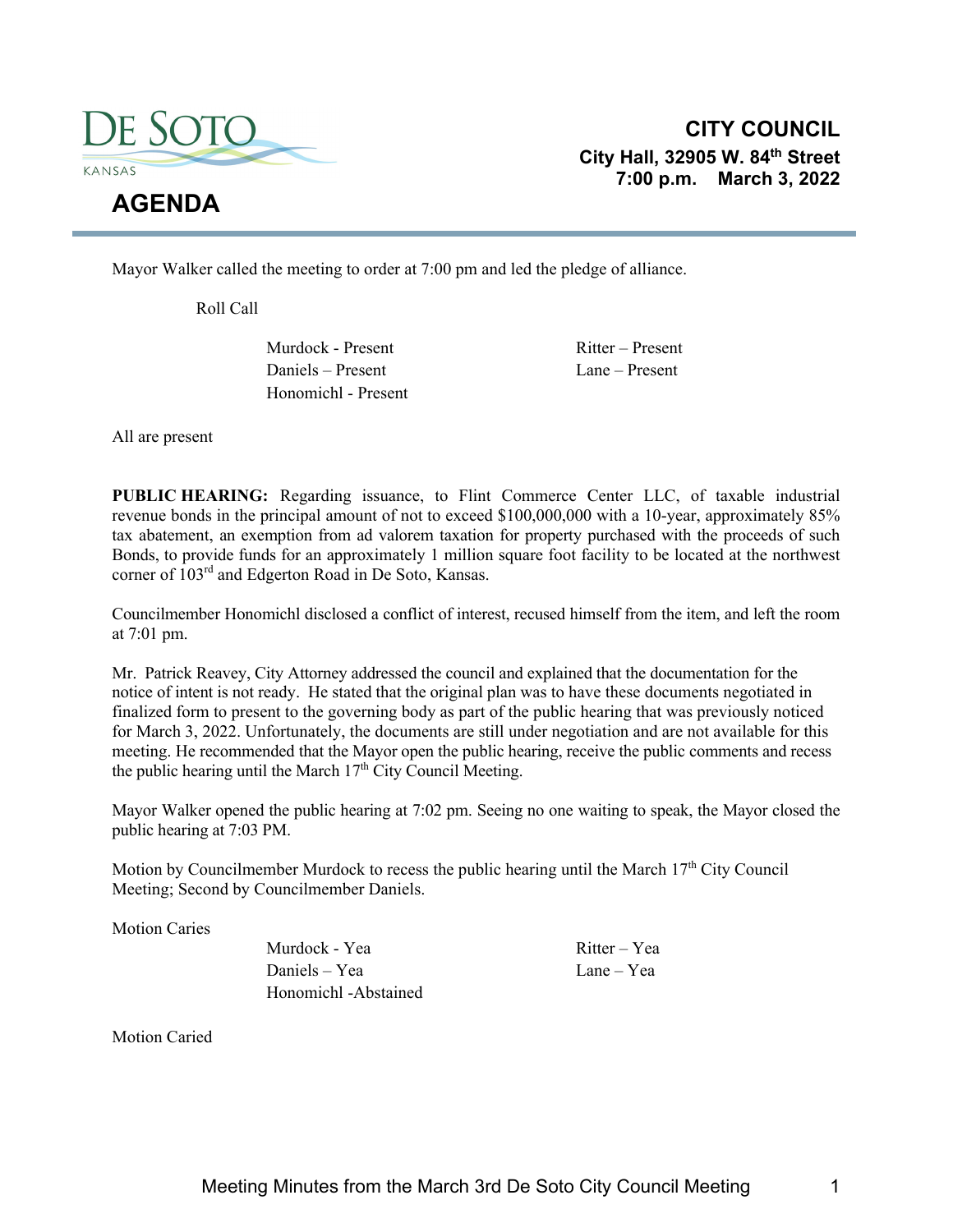Consent Agenda Items will be acted upon by one motion unless a Councilmember requests an item be removed for discussion and separate action.

- 1. Consent Agenda:
	- a. Approve Minutes of the Council Meeting on February 17, 2022.
	- b. Approve Pay Ordinance No. 921.

Councilmember Honomichl returned to the room at 7:03 pm

Motion by Councilmember Murdock to approve the consent agenda; second by Councilmember Daniels.

Roll Call

Daniels – Yea Lane – Yea Honomichl Yea

Murdock - Yea Ritter – Yea

Motion Carries

2. Call to Public:

"Members of the public are welcome to use this time to comment about any matter relating to City business not listed on this Agenda. The comments that are discussed under Call to Public may or may not be acted upon by the Council during this meeting. **There is a four-minute time limit.** Please stand and wait to be recognized by the Mayor. You must state your name and address."

Seeing no one wanting to speak, the Mayor moved on to the next item.

## 3. Old Business:

- a. None.
- 4. New Business:
	- a. Consider Resolution 1067 Calling for an Election to be Held on June 21st, 2022

Mr. Brandon Mills, City Clerk/ Assistant to the City Administrator led on this item. He announced that resolution 1067 is a resolution to renew the .75% sales tax. The sale tax is to pay off the debt service for water, sewer, and roads capital projects. He reviewed the election timeline, public information sessions, and ask council to approve the adopt the resolution.

Motion by Councilmember Murdock to adopt resolution 1067 as written to call for an election for the renewal of the city's current .75% sales tax; Second by Councilmember Ritter.

Roll Call

Murdock - Yea Ritter – Yea Daniels – Yea Lane – Yea Honomichl Yea

Motion Carries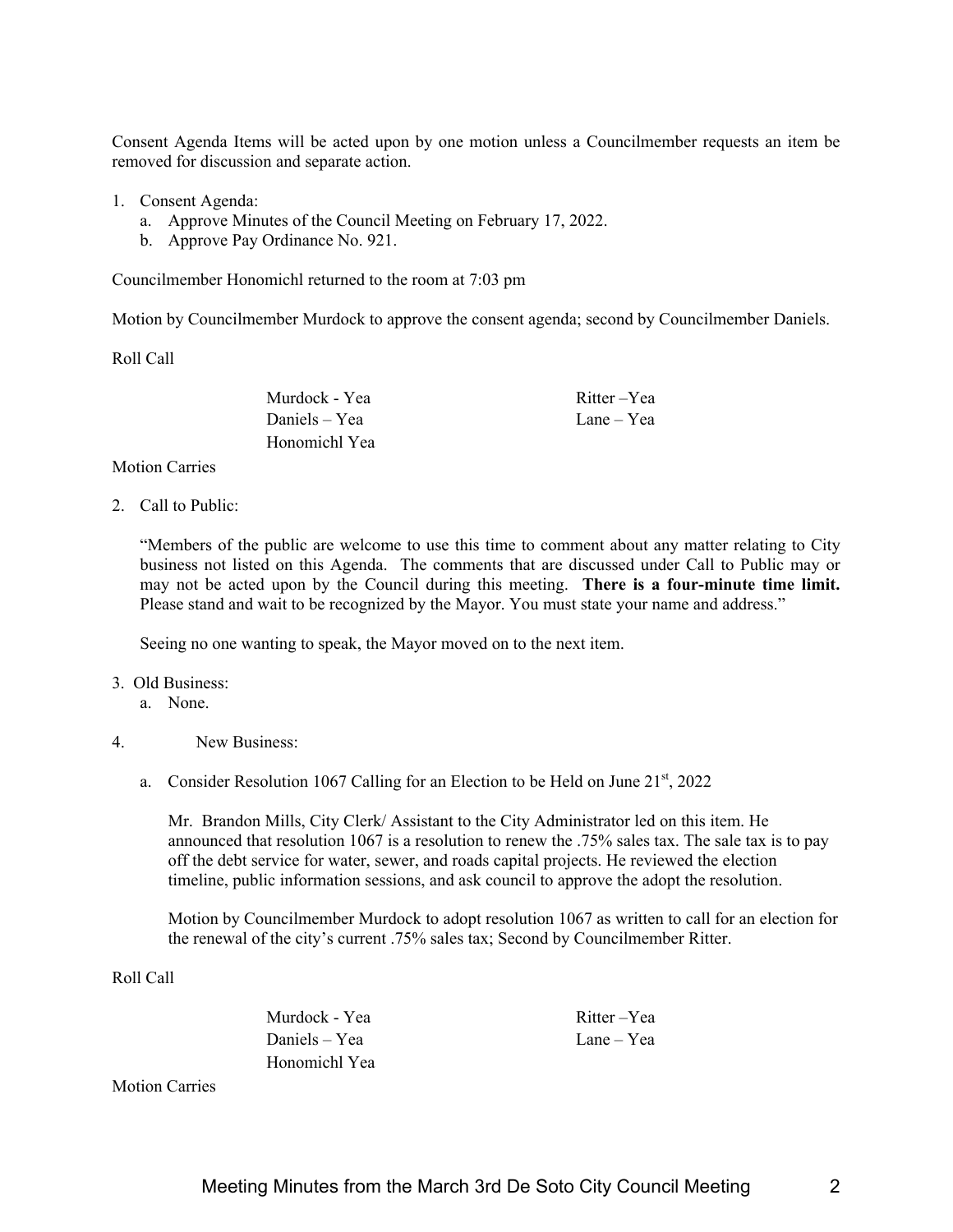b. Consider Ordinance 2531 adopting text amendment recommended by Planning Commission for architectural standards

Mr. Brad Weisenburger led on this item. He stated that the architectural standard in the De Soto city code were adopted before 1,000,000 square foot industrial buildings were commonplace for light industrial zones. He outlined the proposed changes from the planning commission, including lighting, setbacks, and landscaping/buffering. He reviewed several architectural standards with neighboring communities including Lenexa, Gardner, and Olathe. He reviewed the discussion from the planning commission meeting. He reviewed the proposed changes from the Polsinelli law firm. He outlined the approved changes from the planning commission in particular the setbacks requirements, treatment for concrete tilt up buildings, and the planning commissions recommended changes.

Councilmember Murdock asked Mr. Weisenburger if he anticipated that future developers would ask for revisions to the building standards. Mr. Wiesenburger stated that the major change to the code were in response to the need to update the code for tilt up building and he predicts that the majority of the necessary changes have been addressed in this text amendment. Councilmember Ritter asked about the requirements for setbacks. Mr. Wiesenburger outlined the discussions and process for determining the set-back requirements.

Councilmember Ritter discussed the light restrictions and safety requirements. Mr. Weisenburger discussed the planned lighting and footcandles requirements. He mentioned that the planning commission will review the lighting restrictions at a future meeting.

Mayor Walker asked about the concrete panels for tilt up buildings. The council discussed the wording surrounding the regulations on tilt-up buildings.

Motion by Councilmember Murdock to adopt Ordinance Number 2531 to revise the city Zoning; Second by Councilmember Lane

Roll Call

| Murdock - Yea | Ritter-Yea         |
|---------------|--------------------|
| Daniels – Yea | Lane – Yea         |
| Honomichl Yea | Mayor Walker – Yea |

## Motion Carries

c. Consider Ordinance 2532 adopting text amendment recommended by Planning Commission for restaurant sales in the M-1, C-2 and C-1 zoning districts.

Mr. Brad Weisenburger led on this item. He announced that a request has been made by Joe Bisogno owner of Mr. Goodscents to have restaurant sales in the M-1 zoning district. Mr. Weisenburger stated that the zoning code of allowable food services is inconsistent. He stated that the proposed change would be make the code more efficient and allow limited food sales in the M-1 district. The commission discussed the need for the changes. The commission discussed the food truck regulations in the community. Mr. Weisenburger explained that a ghost kitchen is a professional food preparation and cooking facility set up for the preparation of delivery-only meals. The council discussed ghost kitchens.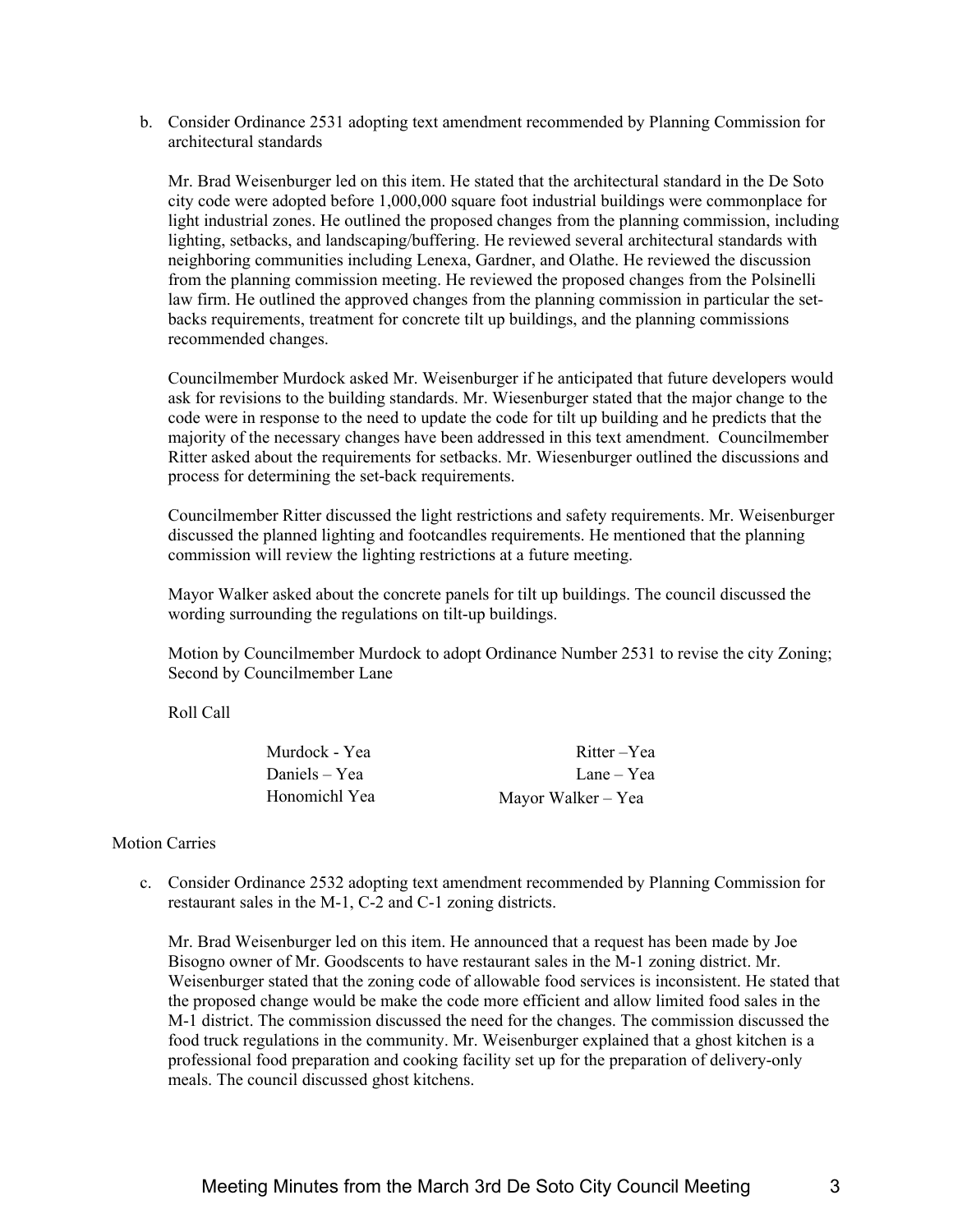Motion by Councilmember Honomichl to adopt Ordinance 2532; Second by Councilmember Ritter.

Roll Call

| Murdock - Yea   | Ritter-Yea        |
|-----------------|-------------------|
| Daniels – Yea   | Lane – Yea        |
| Honomichl - Yea | Mayor Walker -Yea |

## Motion Carries

d. Consider Recommendation for Engineering Design Consultant for the 83rd Street Bridge Replacement Project.

Councilmember Honomichl, disclosed a conflict of interest, recused himself from the item, and left the room at 7:36 pm.

Mr. Mills led on this item. He reminded the council that there is \$250,000 in this year's CIP for the design of the 83rd Street Bridge Replacement Project. He announced that a review committee including city staff and Councilmember Daniels reviewed the RFQ's from several firms and the committee selected Lochner, INC due their experience with railroad coordination. He stated that staff will engage with Lochner to develop a scope and fee document and bring them back to the council for approval at a future council meeting.

Councilmember Honomichl returned to the room at 7:39 pm.

- 5. Executive Session: none
- 6. Advisory Reports:
	- a. City Administrator Mr. Mike Brungardt announced that he had submitted two grant proposals for the BASE program through the Kansas Department of Commerce for Sewer and Road Improvements. The total amount for both submissions was roughly \$26.4 million. He indicated that the State of Kansas will announce the award recipients later in the Spring.
	- b. City Attorney No Report
	- c. City Planner Mr. Weisenburger thanked the City Council and Planning Commission for their work on the text amendments.
	- d. City Clerk Mr. Mills announced that the city has submitted a concept form for a Transportation Alternative grant with the Kansas Department of Transportation for recreational trails throughout the city. He stated that staff will work on a final grant application over the next several months and submit the final application before the May  $13<sup>th</sup>$  deadline. Mr. Mills reminded the council of the De Soto Chamber of Commerce Annual Dinner on March 25<sup>th</sup>.
- 7. Council & Mayor Comments

Councilmember Honomichl: No Report Councilmember Murdock: No Report Councilmember Daniels: Discussed the need for the explainer on the city mill levy and how increased